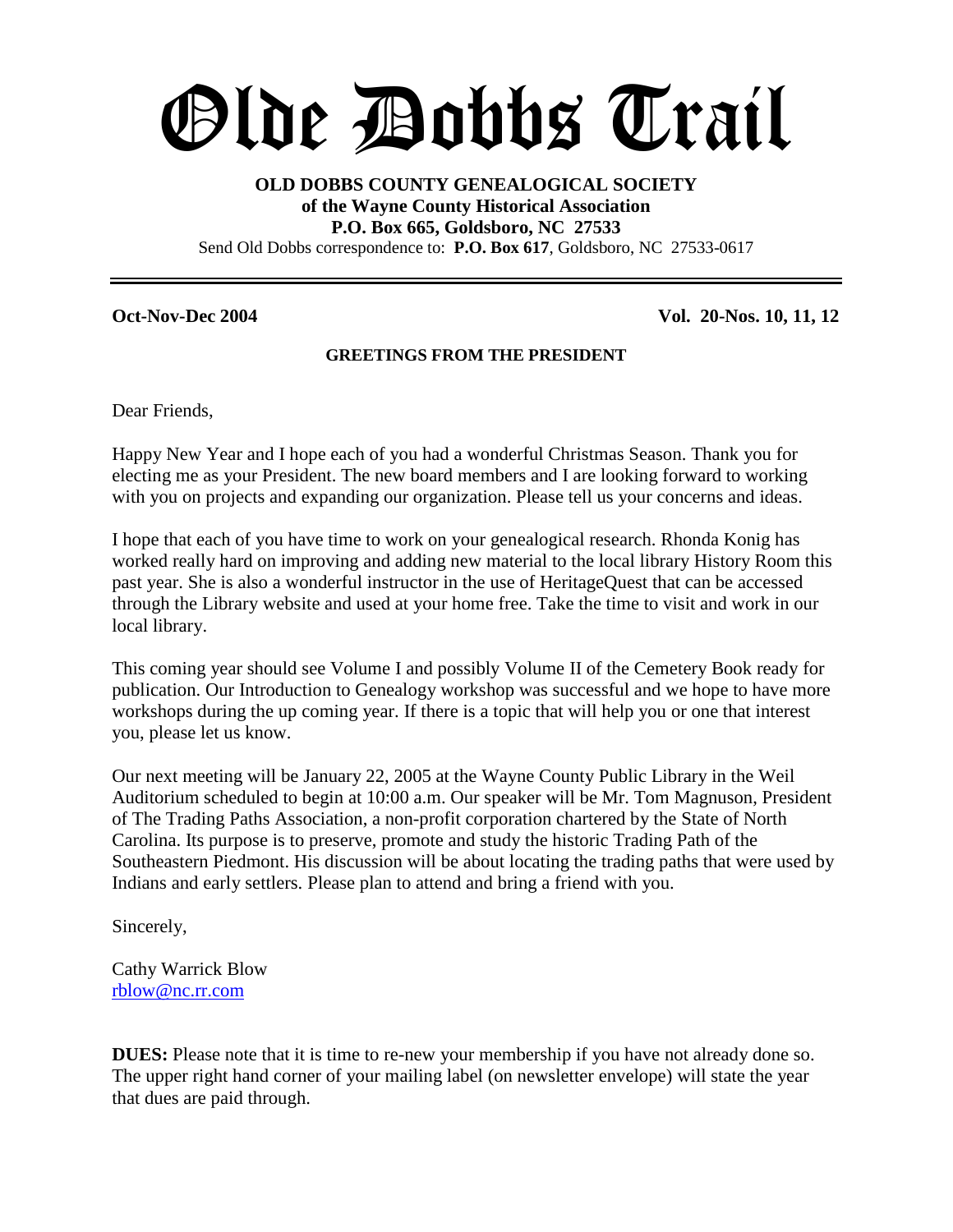# **OLD DOBBS COUNTY GENEALOGICAL SOCIETY**

# October 23, 2004

President Lisa Corbett called the meeting to order. There were seven members present, and no visitors. Lisa Corbett welcomed everyone and thanked them for coming. She opened the meeting with the Pledge of Allegiance and a prayer. The minutes were approved as printed in the newsletter. There was no treasurer's report as Georgia was absent.

Old Business: The Cemetery Book Volume I has been indexed and will be ready for printing soon. The members discussed offering the book on a CD as well. We need volunteers to help with Old Mill Cemetery for Volume II.

The slate of officers was presented and the floor opened for nominations. The motion was made, seconded and approved to close nominations. The motion was made, seconded and approved to accept the officers as proposed. The officers are Cathy Blow, President; Guy Potts First Vice President; Lynn Johnson, Second Vice President; Barbara Lancaster, Recording Secretary; and Lisa Corbett, corresponding Secretary and Treasurer.

The workshops held at the library in October were a success, and more are planned.

The speaker was Rhonda Konig, who took the group into the Local History room and showed them how to work with HeritageQuest. The Wayne County Library has purchased a subscription and Library Card holders can access this service online from home.

The next meeting will be January 22, 2005 at the Library. Lynn Johnson reported that Tom Mangnuson will be the speaker. There being no further business, the meeting was adjourned.

Submitted by Lisa Corbett

~~~~~~~~~~~~~~~~~~~~~~~

A Kiss at the Door – from the Carolina Messenger

We were standing at the doorway, my little wife and I, the golden sun upon her, fell down so silently. A small white hand upon my arm, what could I ask for more, than the kindly glance for loving eyes, as she kissed me at the door.

I know she loves me all her heart, the one who stands beside, and the years have been so joyous, since first I called her bride. We've had so much of happiness, since we met in years before, but the happiest time of all was, when she kissed me at the door.

Who cares for wealth of land or gold, for fame or matchless power? It does not give the happiness, of just one little hour. With one who loves me as her life, she says she loves me more, and I thought she did this morning, when she kissed me at the door.

At times it seems that all the world, with all its wealth of gold, is very small and poor, indeed, compared with what I hold. And when the clouds hang grim and dark, I only think the more, of who waits the coming step, to kiss me at the door.

If she lives till age shall scatter, its frosts upon her head, I know she'll love me just the same, as the morning we were wed. But if the angels call her, and she goes to heaven before, I shall know her when I meet her, for she'll kiss me at the door.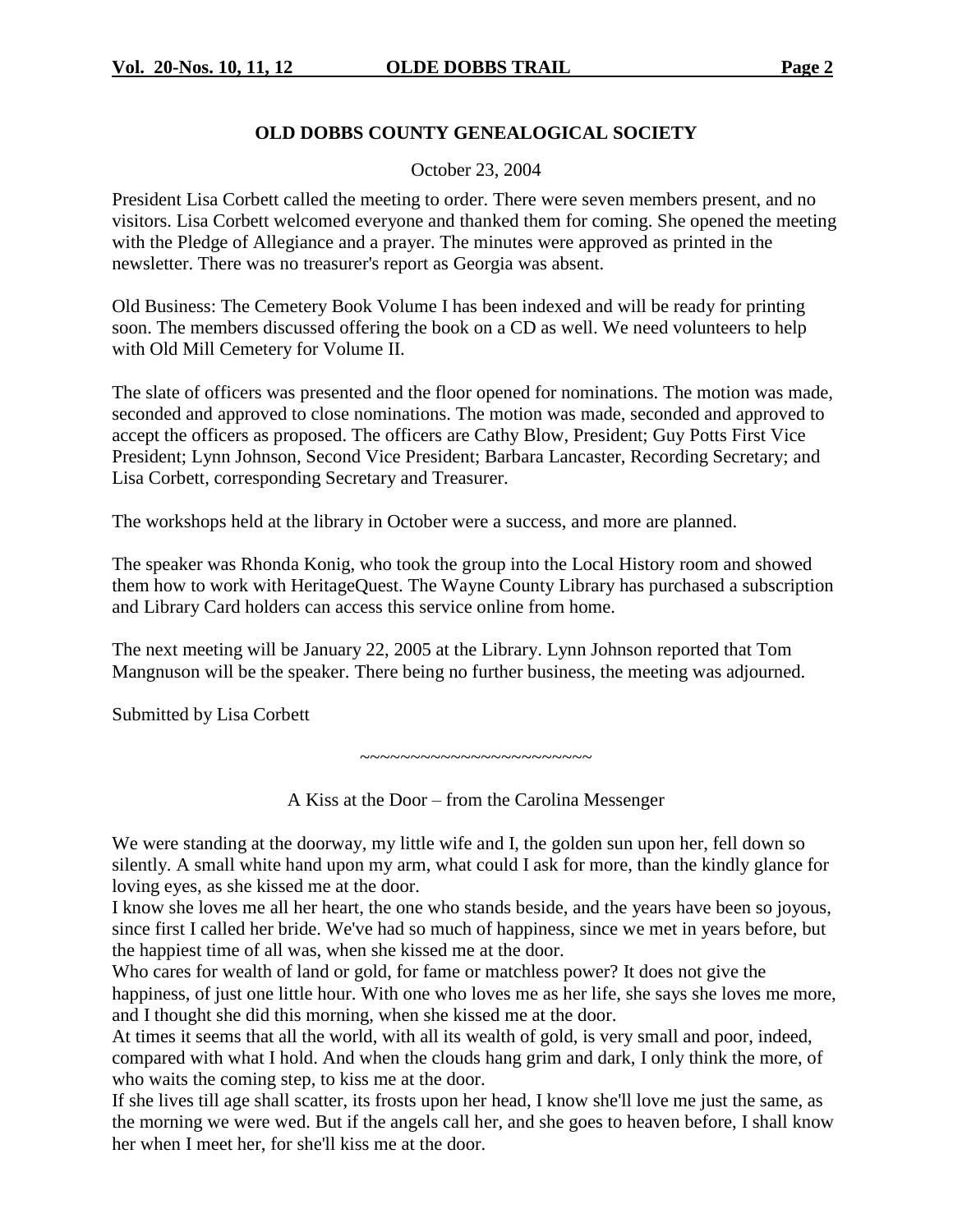News from the Wayne County Library by Rhonda Konig

The Local History Room has wonderful news! Back in February the library wrote for a grant called a "Digitization Starter Grant." The good news is that we got the grant! The Digitization Starter Grant will fund computer equipment and software that will enable us to put Local History Room resources online.

Our first project is a three part, one called "On the Streets of Goldsboro: 1870s-1920s." First we will digitize the 1911-1912 Goldsboro City Directory. We're hoping this will be completed by the end of January 2005. The second portion should be completed by the end of March 2005. We will scan a book titled *The City of Goldsboro*, which was published in 1914 and contains descriptions of Goldsboro and its businesses and includes many wonderful photographs. The last part to the project will be to digitize about 60 pre-1923 Goldsboro photographs including street scenes, houses, buildings and businesses along with their historical background when possible. We hope to complete this portion of the project by July 1, 2005.

This grant was supported in whole by the Institute of Museum and Library Services under the provisions of the Federal Library Services and Technology Act as administered by the State Library of North Carolina, a division of the Department of Cultural Resources.

Remember that we already have some wonderful resources on our website (www.wcpl.org/genealog) to help you with your research. Our site currently includes an overview of our collection, a pathfinder helping genealogists research Wayne County, abstracts of births, marriages and deaths in early Goldsboro newspapers, name indexes for the books *War Time Reminiscences* by Hollowell, *The History of Wayne County* by Daniels and *Strangers in the Land* by Rountree, and finding aids for our maps and aerial photographs.

And don't forget *HeritageQuest*, where you can access thousands of genealogy books, the entire US Census from 1790-1930 and PERSI.

Revolutionary War Pension and Bounty-Land-Warrant Application files are now in HeritageQuest! These documents contain a wealth of information. Some genealogical information which you may find in these records is: age or date of birth, residence, birthplace, names and ages of family members, date and place of marriage and date and place of the veteran's death. Sometimes these records included copies of documents such as marriage records and bible records.

To use HeritageQuest at home the only thing you need is a Wayne County Public Library card. Simply go to the library's web page at www.wcpl.org and click on the HeritageQuest icon. If you have any questions about HeritageQuest feel free to contact Rhonda Konig at 919-735- 1824 ext. 4 or rhondakonig@yahoo.com.

New books in the Local History Room:

Abstracts of Deeds, Craven County, NC 1708-1765 Abstracts of Deeds, Craven County, NC 1728-1761 Wilson County, NC 1880 Census Afro-American Death Notices from Eastern North Carolina Newspapers: 1859-1935 The News Dispatch Clinton, Sampson County NC Obituaries: Volume 1, 1909-1911 The News Dispatch Clinton, Sampson County NC Obituaries, Volume 2, 1912 & 1914 The News Dispatch Clinton, Sampson County NC Obituaries, Volume 3, 1915-1917 Citizens of Edgecombe County, North Carolina, and Vicinity: 1826-1830 Obituaries: North Carolina Civil War Soldiers and Veterans: Volume 1-6 Marriages of Wilson County North Carolina, 1855-1899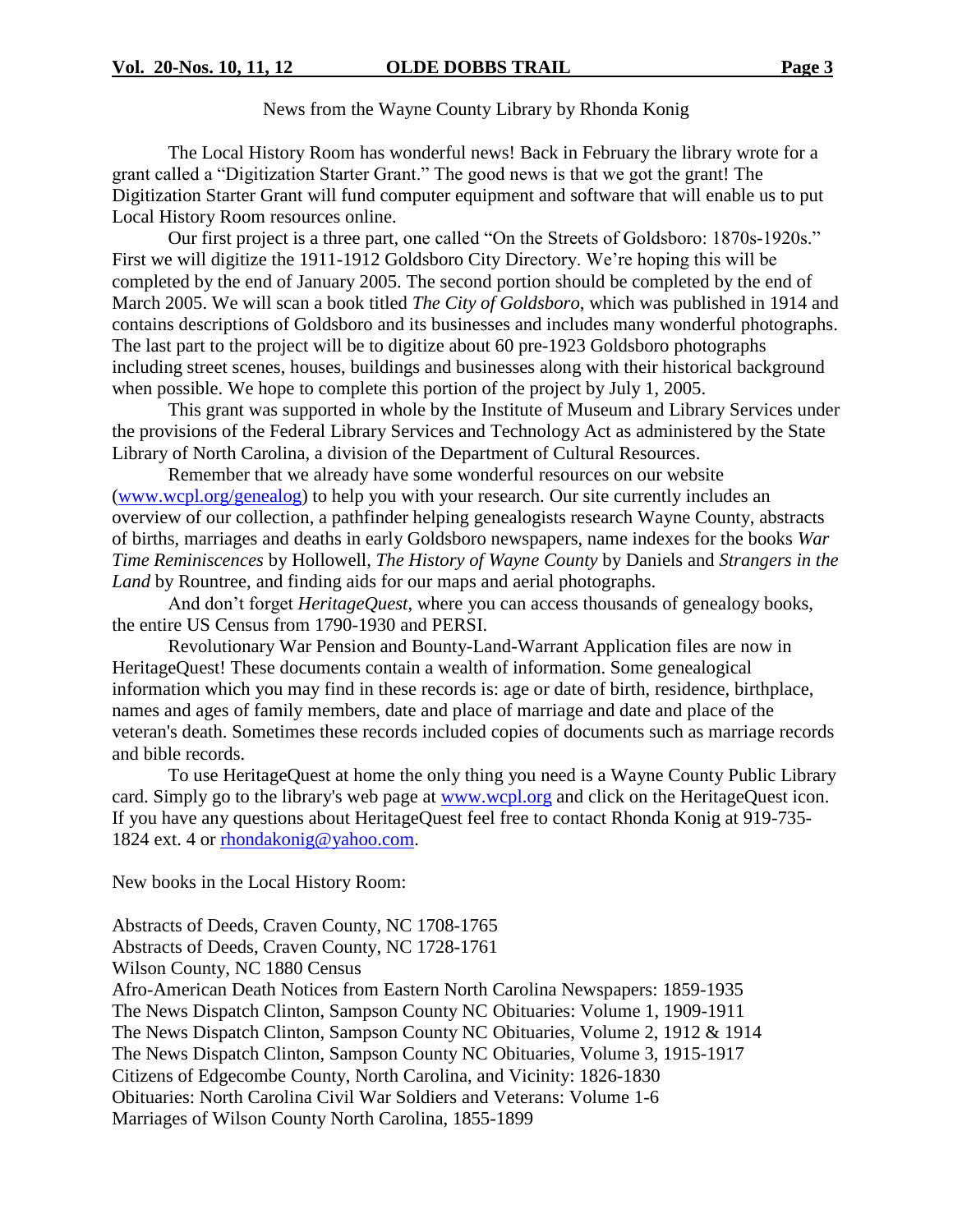The confrontation between British troops and the Massachusetts militia at Lexington and Concord, Massachusetts on 19 April 1775 marked the beginning of the Revolutionary War. It is unknown how many people served in the Continental Army, the state troops, and the local militias, but many genealogists can claim a veteran of the Revolutionary War as their ancestor. A fire in the War Department in November 1800 destroyed most of the earliest service and pension records and a fire in August 1814 in the Treasury Department destroyed more records.

During the 1890s, the War Department prepared "compiled" military service records for the volunteer soldiers who fought in the Revolutionary War. The sources used were: muster rolls, pay rolls, rank rolls, returns, hospital and prison records, accounts for subsistence, ration and ordnance records, receipts for pay and bounties, clothing returns, and other records.

"HeritageQuest Online" has some of the surviving Revolutionary War Pensions available on their website. The following abstracts are from some of the pension records of men who served from Wayne County:

Absalom Ellis - applied for pension in Wayne County Superior Court on 2 Oct 1821, aged about 66 years - in the company commanded by Capt. Harrison of the Tenth Regiment and afterwards in the company commanded by Capt. Bradley for 9 months; lists his inventory of property; died leaving wife, Ferreby and sons Joshua and Daniel; two grandchildren, Amos and William, sons of Daniel Ellis; Absalom and Ferreby were married before the 1st of January 1800.

David Edwards - applied for pension in Wayne County Pleas and Quarter Sessions 22 Aug 1832, aged 69 years - drafted for twelve months, 1781 and 1782 under the command of Capt. Thomas Shute at Kinston where he resided, marched to Elizabethtown thence to Ashpole, SC to Pedee; to Deep Run in NC where a fort was constituted; marched to Haw River and on to Hillsboro where he was discharged.

William Farrell - applied for pension in Wayne County Superior Court 1 Oct 1832, aged 70 years - about the tenth day of May 1775 he enlisted in the army of the US under Capt. Harrison at Kinston; that immediately he was marched to Halifax and from thence under Capt. G. Bradly of the Continental line to Petersburg; thence to Philadelphia; thence to West Point on North River when he arrived about the first day of August 1775 and then at West Point remained until the first day of February 1776, from West Point he was marched by Col. Hogan to Philadelphia by Lieut. Col. Mebane to Halifax where he was discharged on the first day of May 1776.

Charles Gibson - applied for pension in Wayne County Court Pleas and Quarter Sessions August term; enlisted at North Hampton Court House 20 Jul 1778 as a Private under Capt. G. Bradley; served nine months in the 10th Regiment commanded by Capt. Hogan and discharged in Philadelphia; stated while in service he took the small pox and caught cold which greatly impaired his health and strength and rendered him much less capable to labor than formerly; that he is poor and has a wife to support and needs the aid of government.

Elisha Grant - applied for pension in Wayne County Court Pleas and Quarter Sessions 21 Feb 1822, aged 68 years - enlisted for three years in 1777 in a company commanded by Capt. Simon Bright in the regiment commanded by Col. John Patlok; discharged in Philadelphia; after six months, enlisted 20 Aug 1777 commanded by Abraham Sheppard Capt., Tenth Regiment of NC line; marched to Valley Forge and enlisted under Lieut. John Davis in Capt. Benjamin Williams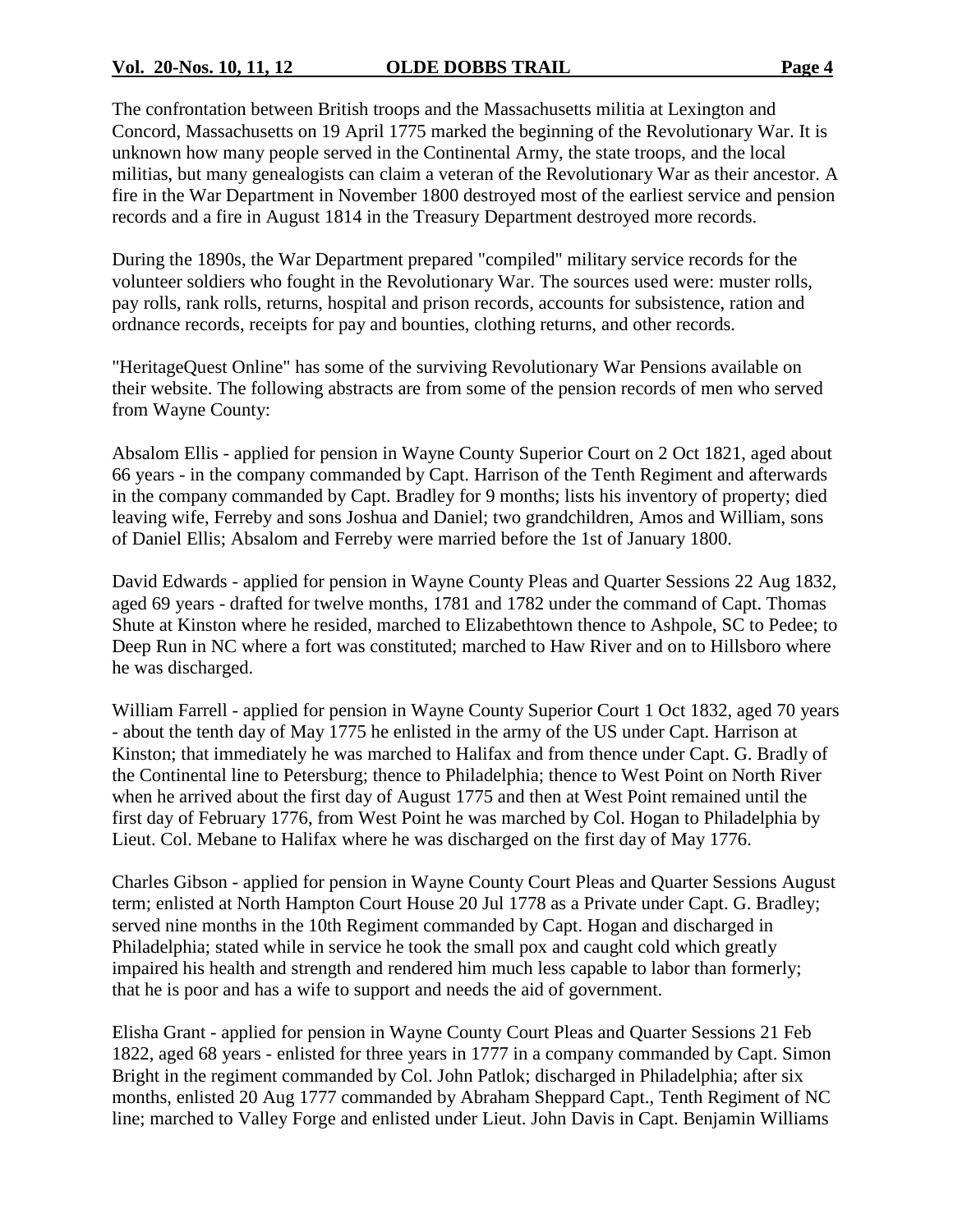Company; was in the battles of Brandy Wine, Manmouth and at Charleston, SC; schedule of property included.

John Howell - applied for pension in Wayne County Superior Court October 1832, aged 79 years - volunteered soon after the commencement of hostilities between Great Britain and this country for a service of three months, which term he served as Sgt. under the command of Capt. Joseph Green, Lieut. Herring, Ensign Joseph Herring, Col. Abraham Sheppard, Gen. Caswell; was ordered to Wilmington and encamped below the town when time of service expired; in 1780 volunteered for a second term as private in the Light Horse company under the command of Capt. Thos. Grantham, Col. Benj. Exum; a three months term under Capt. Boon when ordered to meet and oppose the British Officer Craig at Wilmington; his corps principally suppressed disaffection in Wayne and adjacent counties in crippling the Tories; taken prisoner by Cornwallis and paroled; enrolled again eight or twelve months; born 29 May 1753 in Wayne County as recorded in Family Bible.

George Jernigan - applied for pension in Wayne County Superior Court 1 Oct 1832 - aged 79 years - appears to have been born in Nansemond County, VA; resident of Dobbs County when he enlisted in the winter of 1778 and served three months as a Private in Capt. Fellows' Company, Col. Caswell and Shepard's NC Regiments; enlisted in 1780, served three months as sergeant in Capt. Joseph Boon's Company of Light Horse in Col. Benjamin Exum's NC Regiment; later served short tours; allowed pension 1 Oct 1832.

George Mitchell - applied for pension in Wayne County Superior Court 1 Apr 1830 - aged 68 years - enlisted as Private for twelve months term September 1781 in a company commanded by Capt. Jones, in the regiment commanded by Col. Lytle until 4 Oct 1782 when discharged at High Hill, SC; includes schedule of property; Johnston County Court, 7 Jul 1838, Penny Mitchell, aged 82 years, made application for deceased husband's pension, was married 17 Mar 1782 by Elisha Holland and husband died in Johnston County 3 Sep 1837; Johnston County Court, 1 Jul 1850, Handy Mitchell states he is son of George Mitchell and Penny his wife, he was born 9 Jul 1785 and his parents lived together as man and wife up to George Mitchell's death.

Jethro Odom Sen'r - applied for pension in Wayne County Court 11 Aug 1832 - aged 84 years volunteered in Wayne County in 1775 under Capt. George Miller who marched him to Newbern, then to the Widow Moore's Creek in New Hanover County where a battle was fought between the Whigs and Tories; he then returned home and volunteered under Capt. Benj'n Exum, marched to Wilmington under three months tour and discharged.

Ezekiel Slocumb - applied for pension in Wayne County Court 4 May 1833 - enlisted April 1780 as Private in Capt. Lazarus Crawford's Company, Col. Benjamin Exum's NC Regiment; was in Battle of Camden in which General Gates was defeated; joined Capt. Jonathan Smith's Company, under Col. Benjamin Sewell and Brittel in NC and was discharged after 6 months; enlisted in August 1781 and served 10 months as Sgt. in Capt. David Jernigan's Troops of Horse Men, during which he was engaged principally in Wayne, Johnston, Duplin and Lenoir counties; was born 18 Jun 1760 in Wayne County; allowed pension 21 Aug 1832. [No mention is made of the Battle of Moore's Creek of which he and his wife are so well remembered in Wayne County history]

Benjamin Smith - applied for pension in Wayne County Superior Court 1 Oct 1832 - aged 73 years - enlisted 17 Sep 1777 as a substitute for his brother Josiah Smith who enlisted and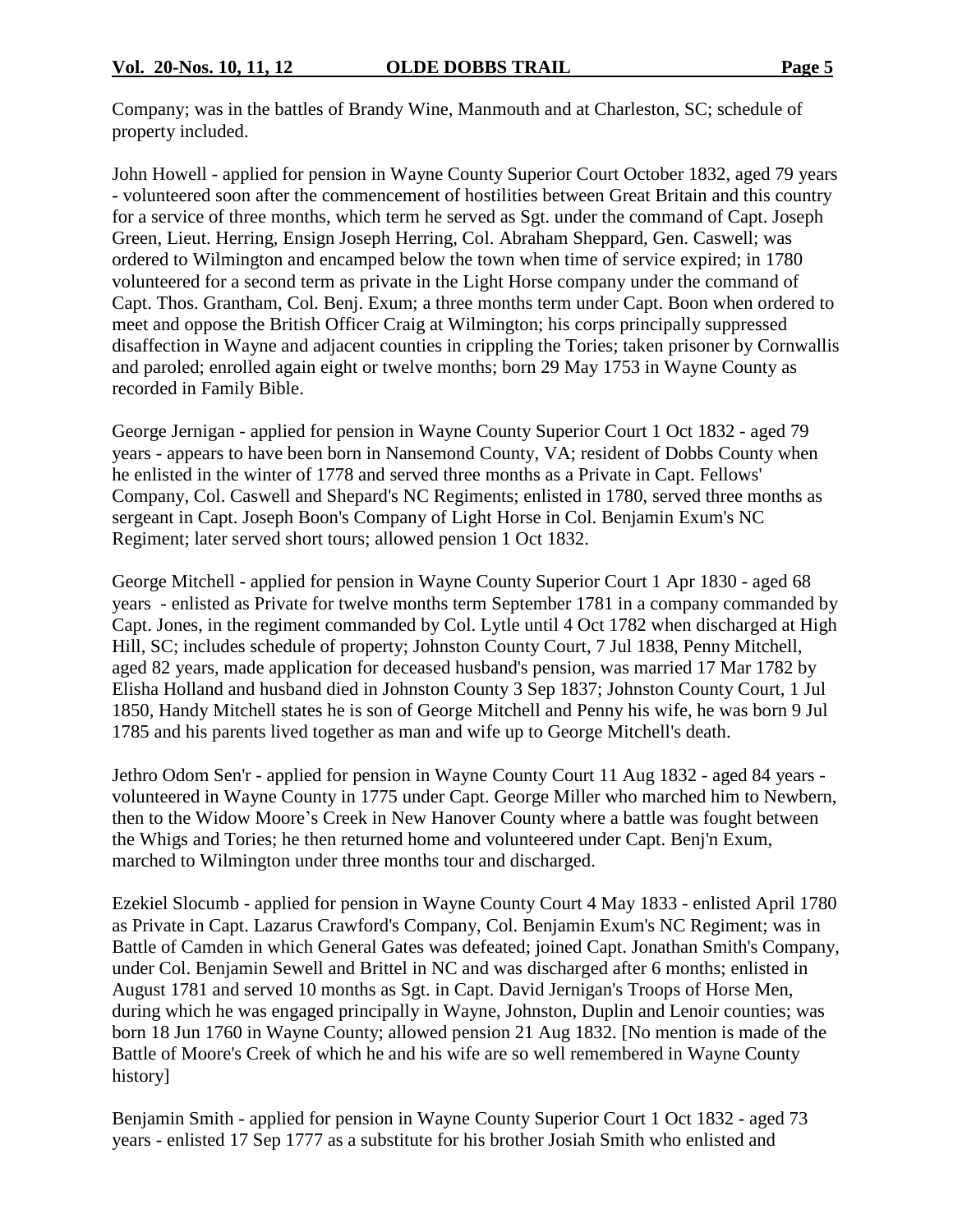afterwards being about to contract matrimony and procured discharge; joined at Dobbs County now Wayne; served as Private in Capt. A. Shepard's Company, Col. Abraham Shepard's 10th NC Regiment; marched to Valley Forge, Pennsylvania, was in winter quarters there and placed in Capt. John Ingel's Company, Col. John Patten's 2nd NC Regiment; in the battle of Manmouth; stationed the following winter at Paramus to guard the lines; next spring helped to build the fortifications at Stony Point on the Hudson; then marched to Charleston, SC; was in the siege there where taken prisoner and held about fourteen months; exchanged 2 Jul 1780 and soon after discharged; allowed pension 1 Oct 1832; died 23 Feb 1840.

Jesse Spence - applied for pension in Wayne County Superior Court 3 Oct 1832 - aged 71 years enlisted in Southampton County, VA, served as a Private in the Virginia Troops; from August 1780 for six months in Capt. Arthur Boykin's Company, Col. Wells' Regiment and was in two skirmishes; was a substitute for his father, Edmund Spencer; from April 1781, three months service in Capt. Whitehead's Company, Col. Blount's Regiment and six weeks in Capt. Boykin's Company, Col. Wells' Regiment; allowed pension 3 Oct 1832 while a resident of Wayne county.

Nehemiah Toler - applied for pension in Wayne County Superior 3 Oct 1832 - aged 93 years drafted and served under Capt. Lazarus Crawford at Battle of Camden, SC where Gates was defeated; volunteered in company of Light Horse under Capt. John Grantham and Capt. David Jernigan and served three months and discharged; 16 Dec 1851, son-in-law Benjamin Strickland applied for pension, daughter's name not mentioned.

~~~~~~~~~~~~~~~~~~~~~~~

NC Archives – Wayne County - Miscellaneous Records, 1788-1936 CR 103.928.9, Marriage License Consents, 1891-1910 [To Register of Deeds, W.G. Britt - continued from last newsletter]

I hereby consent to the marriage of my daughter Effie, aged 15 years with Alphonso Exum –Dec 22/09 –Christopher Coley

Dec. 26, 1909 –I hear by give my consent for you to issue license for the marriage of my daughter Bessie Batten age 14 to James R. Gay – Sidney Batten, Eliza Batten

Sept. 11, 1909 – This is to certify that i give my consent for my daughter Armilia Fairclouth and George Tilton to marry – Mrs. Rebecca Faircloth

This is to certify that A.W. Brown and Della his wife do give their consent at a license for Robert Lee to marry their daughter Anne E. Brown she being under age – July 22, 1909 – A.W. Brown, Della Brown

May 22, 1909 –I hereby consent to the marriage of my daughter Estella Wooten to Andrew Whitfield –Witness: Nathan (his x mark) Wooten, Ned Wooten

Pikeville, Sep 29, 1909 – My daughter Florence Evans is 18 years of age and wants to marry Arrie Rose and he is twenty one years of age and we are wiling for them to marry –Smithy Evans –Witness: Henry Talton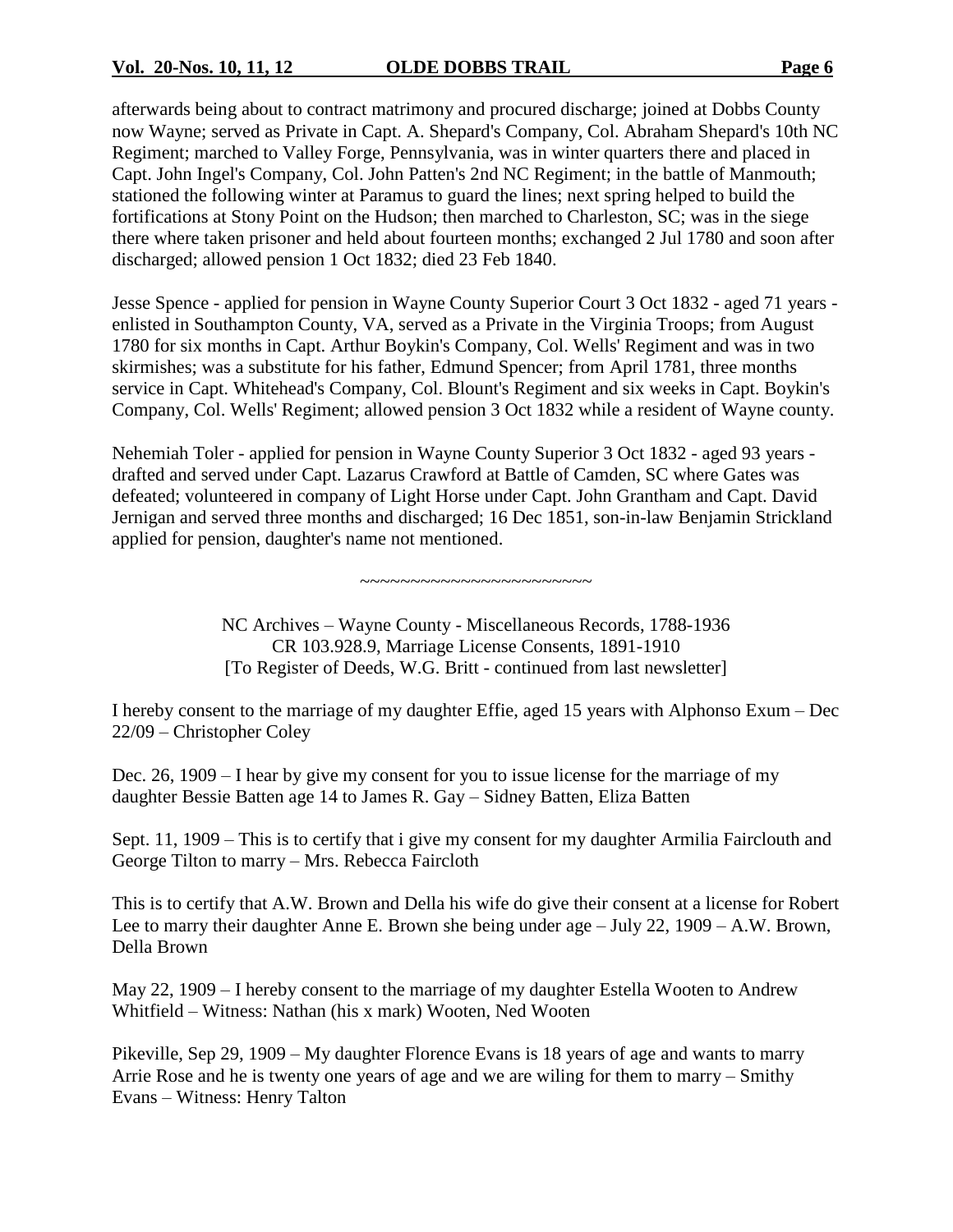# **Vol. 20-Nos. 10, 11, 12 OLDE DOBBS TRAIL Page 7**

Sept. 2, 1909 – Letter from J.T. Hooks – You will please forward to me marriage license for the parties named below –Ira Dail, 23 years old, son of John R. and Sarah Dail both living, to Minnie Batten 18 years old the  $16<sup>th</sup>$  of this month, daughter of Sylvester and Mary Batten. I will state that Minnie's father is dead, but mother living

Aug  $28<sup>th</sup>$ , 1909 – I enclose \$3.00 – Please send by return mail marriage license for the following colored couple –Charlie Kornegay, age 20 years, mothers name Nancy Kornegay, living, father unknown and Ethel Powell, age 18 years, mother Annie Powell, living, father unknown, yours  $&c-W.F.$  English

Sept 18, 1909 – I am the grand mother of Hattie Overman. I received her from ten years of age. She is now sixteen the 7 day of Oct 1909. She desires to marry J. Benj. Person. I am wiling and so is her grand father my husband John H. Sullivant to marry J. Benjamin Person her father and mother being dead – Mellir (his x mark) Sullivant – Witness: Hugh Humphrey

 $6/17/1909 - I$ , Delia Hood mother of Henrietta Hood do hereby state and declare that I am willing for my daughter Henrietta to mary Thomas Smith and ask you to issue license for same – Delia (her x mark) Hood –Witness: James Kennon

Sir this is to certify that I have no objections to marge license beaing issued for the marge of my daughter Leon Davis to Willie McCandless - Step Father Elcana Roberts, Mother Mittie Roberts

Kenly NC, Dec 3, 1910 – You can issue licens to the Ransom Barnes to marry my daughter Alice Overman she is seventeen yrs old her fathers name is Richard A. Overman, 58 yrs old, mother Penina, 52 old – Richard A. Overman – Witness: Frank Whaley

This is to certifie that Jon Capps and wife Sarh Capps are willing to the marrage of their son Louis Capps and Nancy Westbrook daughter of Charley Frank Westbrook –Louis Capps is 19 years old Nancey Westbrook is 22 Jon Capps and wife here now set their hand and seal the  $16<sup>th</sup> -$ John Capps, Sarah Capps, Anna A. Bass

You will issue a married lisens to J.T. Tiason to Mearrie Armettis Barnes daughter of D.R.S. Barnes – Eureka – Jan  $1<sup>st</sup>$ , 1908

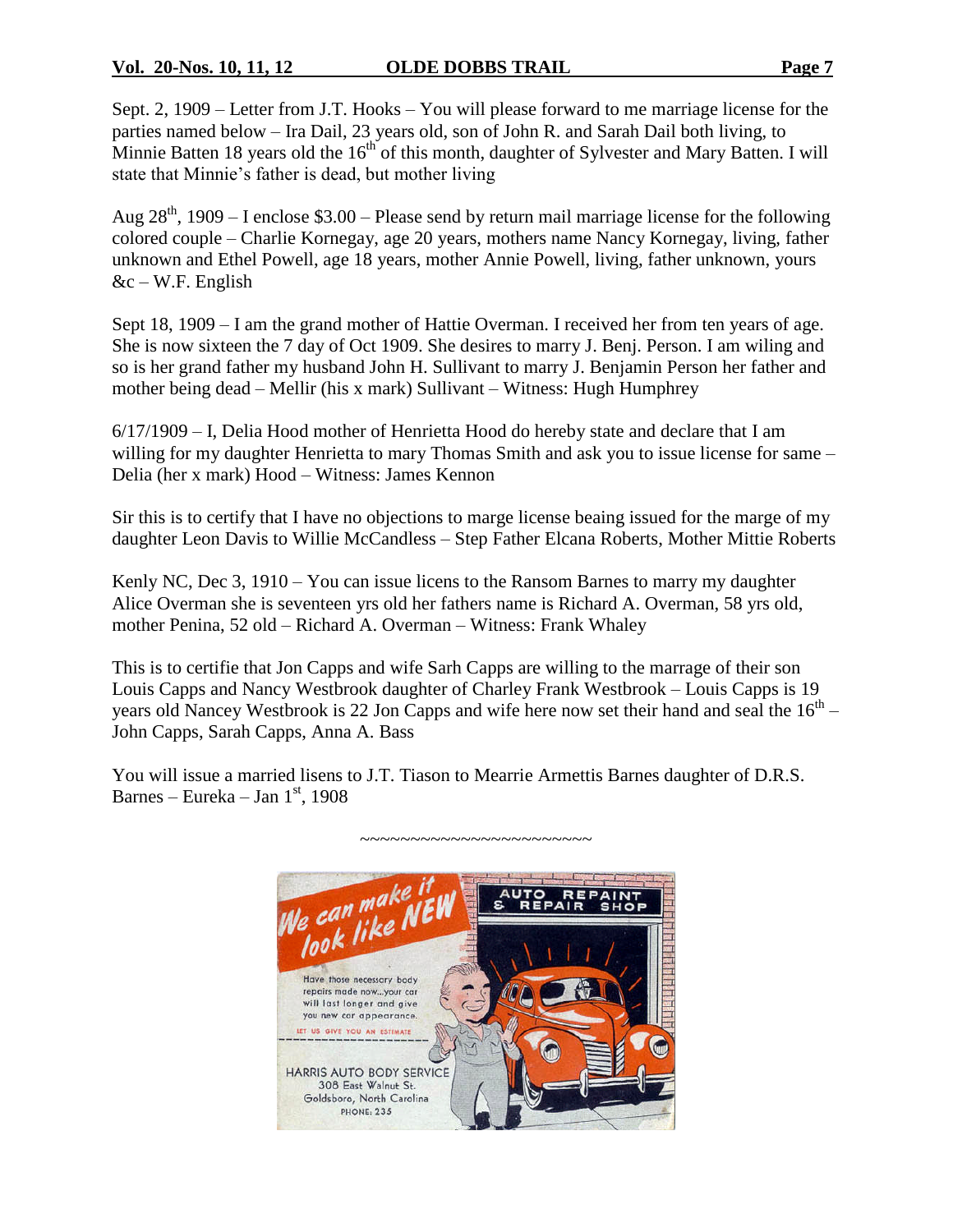# NC Archives - Bible Records - Job Warrick Bible - Call No. 400.1.1.2026 [record contained in bible record] Board of Supervisors - Wayne County Grantham Township Jany 3, 1900

To G.W. Warrick

You are hereby appointed Overseer of Section 18 of Public Roads in said Township, beginning at Granthams Store and runs to the run of Falling Creek.

You will use the hands liable to road duty on the lands of A.A. Grantham, R.A. Cox, Job Warrick, Council Warrick, C.J. Hudson, Coxlands, J.W. Kinsey, Jas. Pearsall, J.E. Byrd, G.W. Warrick

Instructions to Overseers: Roads are to be at least 18 feet wide and full 10 feet clear of stumps and runners; causeways to be at least 14 feet wide; bridges through swamps and over small streams to be at least 14 feet wide; footways to be made through swamps and over small streams, sign posts to be erected at every cross roads, and mile post for each mile of road.

HANDS LIABLE FOR ROAD DUTY: All Males between the ages of 18 and 45 years, except Township Supervisors; tools to be selected by overseer; notice to be given three days; day's work not less than 7 nor more than 10 hours. Penalty for failing to work road - fine not less than \$2 nor more than \$5, or imprisonment not more than five days, at the discretion of the Court. A substitute may be sent, or \$1 paid for day's work, in advance.

Any overseer failing to discharge his duty, on conviction, shall forfeit Four Dollars.

By order of Board of Supervisors - G.W. Bridgers, Chairman

~~~~~~~~~~~~~~~~~~~~~~~

NC Archives – Wayne County – Roads and Alterations, 1791-1907 CR.103.925.2

State of North Carolina – To the Sheriff of Wayne County Greeting you are hereby commanded to summon a jury of lawful men of your county to attend and lay off and mark a public road from Rd. McKinne esquire and Neuse River to Waynesborough to the greatest advantage and least prejudice of the inhabitants and return how you have executed this writ to our next court to be held for Wayne County at the Court House in Waynesborough on the third Monday in May next together with this writ Witness John McKinne Clerk of said Court –  $14<sup>th</sup>$  day of March 1811

State of No. Carolina – In obedience to an order issued August term 1817 We the jurors being lawfully summonz to view the road where Sampson Lane Esqr has turnd leading by his own house a small distance further from the old road so as run through from his Black Smith shop eastward to the outside of his plantation then a direction to Waynesboro In Witness whereof we have hereunto set our hands and seals this  $17<sup>th</sup>$  day November 1817 – signed: Sampson Edwards, Web Hill, James Bradbury, James Jones, Claud Hamilton, Bryan Bradbury, Wm. Fellow, Thomas Kennedy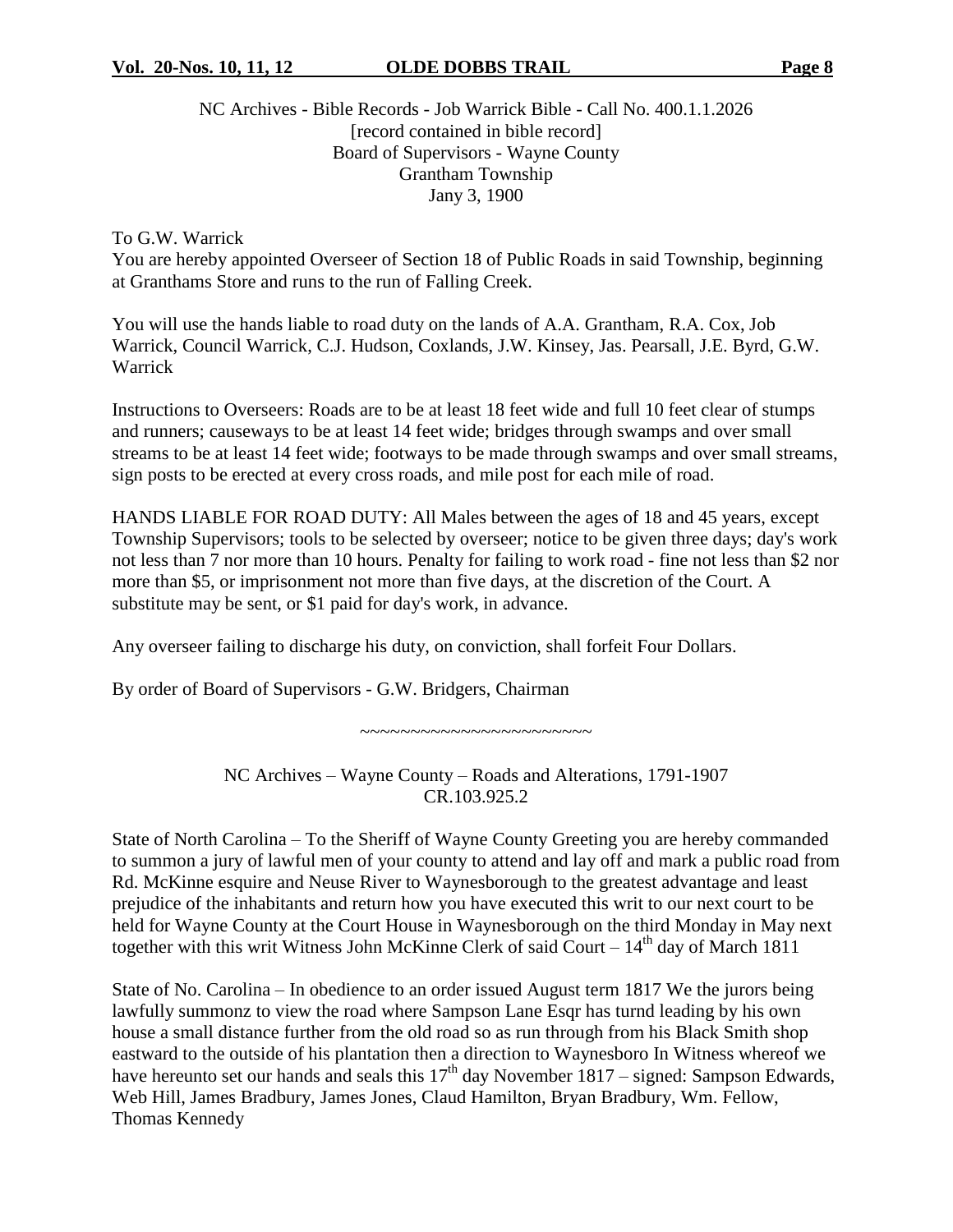State of North Carolina - Wayne County - In obedience to the within writ I Robt. Fellow of the County aforesaid on the  $6<sup>th</sup>$  day of October 1817 and in the 41 year of the Independence of said state come in the proper person to the house of Arthur Jones in the county aforesaid accompanied by Asa Jernigan, Willis Jones, Edward Sasser, Henry Massy, Joshua Hastings, Lewis C. Pender, Isaac Wise, Joel Gurly, Rich'd Jernigan, Jesse Tolar, Ralph Howell & Major Howell &c good  $\&$ lawfull men of the county aforesaid by me duly summoned to lay off a waggon road from Hooks road to Nuse road on the land of Arthur Jones Senr in the county aforesaid & the jurors aforesaid being duly sworn to lay off the said way according to act of assembly in testimony whereof the jurors aforesaid and I the said Shff have hereunto affixed our respective hands and seals at the place and on the day aforesaid [signatures of names mentioned above]

State of North Carolina – Wayne County – In obedience to the writ I Robert Fellow Shff of the county aforesaid on the  $3<sup>rd</sup>$  day of Augs't 1818 and in the 42 years of our Independence of sd State came in proper persons to the House of Barnaba McKinne on Fawling Creek in the county aforesaid accompan'd by Joel Grantham, Barnaba McKinne, Alexander McAllister, Thos. Kennedy, James Cox, Michael McKinne, John Killet, Bryan Bradbury, John Bizzel, Pearce Brogden, Frederick Grantham, William Edwards good and lawful men of the county afor'd by me duly summoned to lay off a waggon way from the horse Swamp by Col. McKinnes Mill to the Pettice Plantation into the old road in the county afors'd and jurors aforesaid being duly sworn to lay off sd road according to the act of assembly and assess damages which the owner of the land through which sd way may pass will sustain thereby upon their oath aforesaid did lay the sd way in manner and form as by the sd hereto annexed In testimony whereof the jurors afores'd our respective hands and seals – signed by above mentioned names

In obedience to an order from the county Court of Pleas & Quarter Sessions for the county of Wayne to lay off a new road commencing near Thomas Hornes and as the order directed into the Waynesboro road at Stoney Hill which order was executed the 3<sup>rd</sup> Mondy of Febry 1819 in obedience to said order I have prosecuted with the underneath jury to lay out said road assessing the damage as they went to individual damage to Arthur Bass ten Dollars – signed: Elisha Applewhite, Ishabod Pearson, J. Parker, Redick Barnes, Thomas Ham, Jacob Barnes, Joseph Sanders, Jeremiah Bass, Matthew Fulghum, Wm. Bardin, Jacob Copeland, Silas Barnes

State of North Carolina –To the Sheriff of Wayne County Greeting you are hereby command to summon a jury of good and lawful men of your county to lay off a new road commencing at the Smithfield road near Thomas Horns, crossing Black Creek at or near Lambs Mill thence crossing the great Swamp at or near Arthur Basses Bridge thence crossing Naughunta Swamp at the place called Halls Bridge thence a straight direction to Stoney Hill in the Waynesborough road – herein fail not and have you then and there this writ – Witness Philip Hooks, Febry 3, 1819

State of North Carolina –To the Sheriff of Wayne County Greeting You are hereby commanded to summon a jury of good and lawful men of your county to lay off a new road leading from Black Creek meeting House running for the best advantage by Arthur Bardins to the Black Creek road near the School House thence straight to the end of John F. Cook's lane thence straight to the corner of Jesse Bogue's fence thence with the path as it now stands to Woodards Bridge on Contentnea Creek and to inquire & report with the direction of the road shall run and whether any & if any what damage is done to any and to what amount and what individual and your proceeding return into this court to be held for the county of Wayne at the Court House in Waynesboro on the 3 Monday of February next - Witness Philip Hooks, Clerk of our said Court at office the 3 Monday of November 1824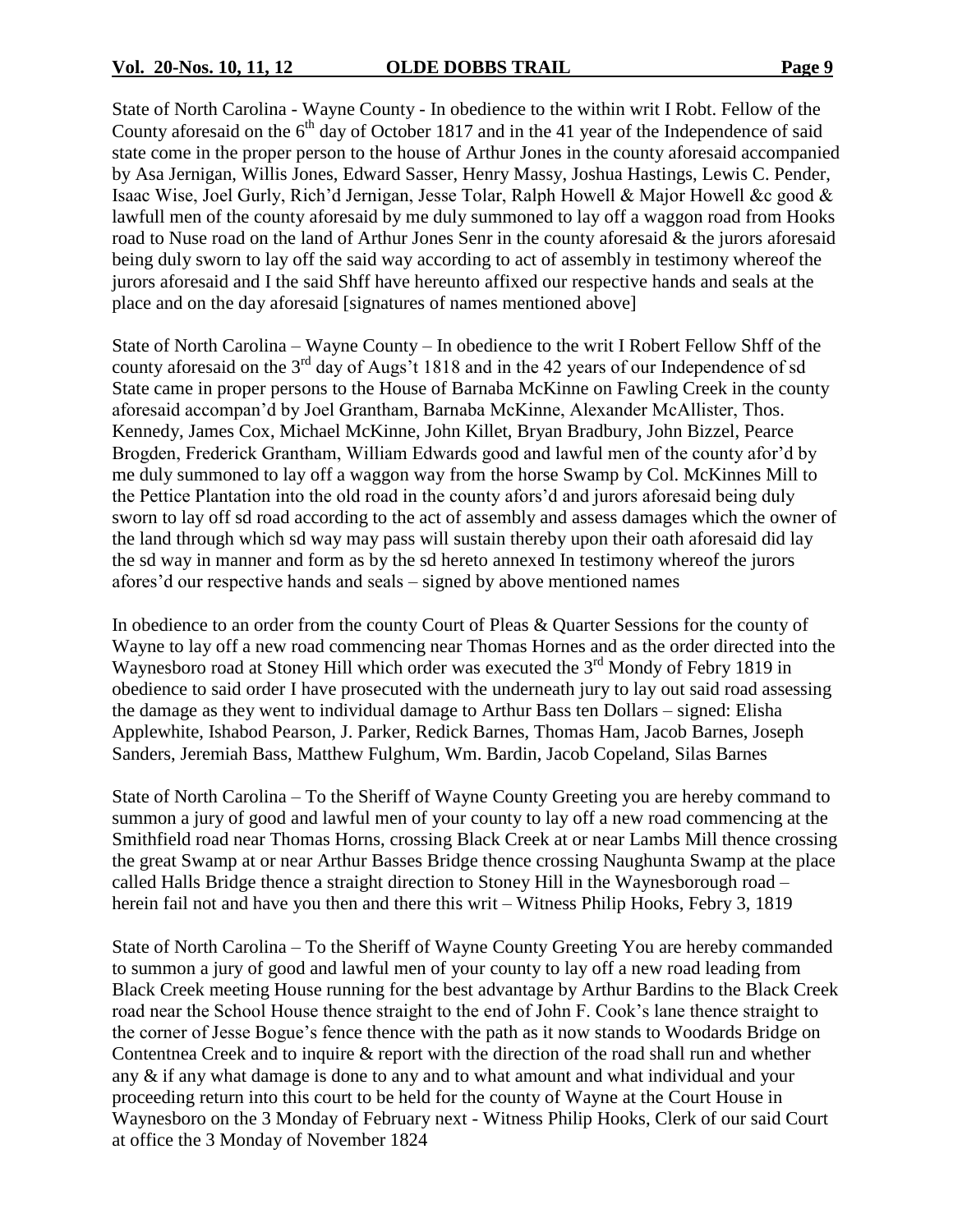



Everettsville Post Mark [on left]

# *Postal History Entry –NC Archives & History Benjamin May, Wilson*

| Addresse:                           | Benjamin May, Wilson             |
|-------------------------------------|----------------------------------|
| Item Date:                          | 2/11/185x                        |
| Origin PO:                          | Everettsville                    |
| Origin County: Wayne                |                                  |
| Cover Type:                         | Envelope                         |
| Postmark Type: 2                    |                                  |
| <b>Postmark Color: Red</b>          |                                  |
| Notes:                              | Also Wilmington Type 8 (black)   |
| Source of<br>Record:                | <b>Postal History Collection</b> |
| <b>Call Number:</b>                 |                                  |
| <b>Postal History</b><br>Item $#$ : | 2564                             |

From "Post Offices and Postmasters of North Carolina – Postal History Society"

Everettsville Postmasters: Eli Murray, 9 Apr 1849; Richard T. Hoskins, 10 Oct 1852; Almon Hart, 6 Oct 1855; Joel D. Battle, 10 Apr 1857; John E. Whitfield, 31 Dec 1858

John E. Whitfield, CSA, date unknown; CSA office discontinued, 26 Nov 1861; CSA office closed on or before 30 Apr 1865; Discontinued 6 Dec 1866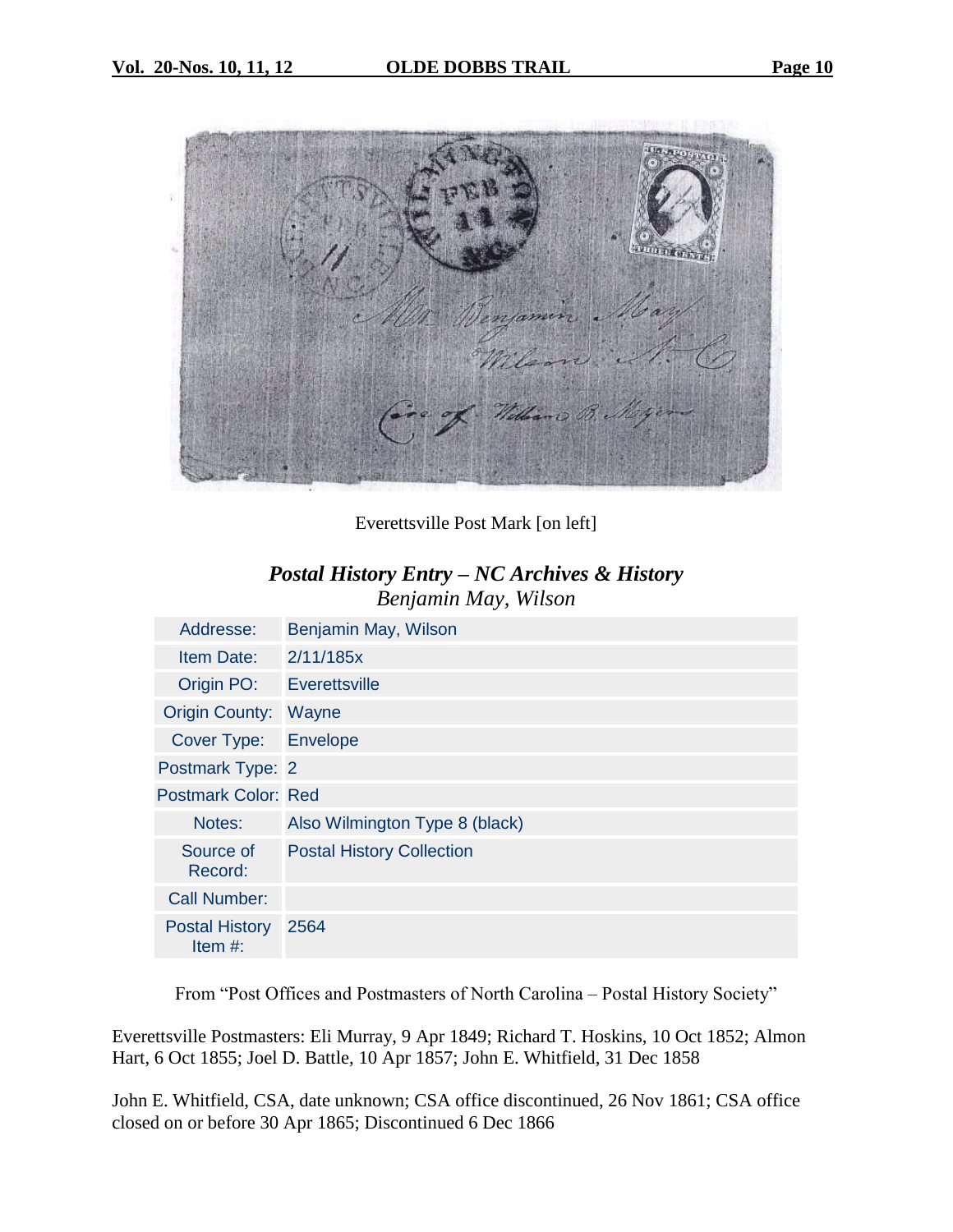# **OLD DOBBS COUNTY GENEALOGICAL SOCIETY**

Wayne County Historical Association

# **PURPOSE**

To preserve the history of Old Dobbs County and the history and genealogy of its families. To promote friendship and exchange information.

# **ADVANTAGES OF MEMBERSHIP**

Quarterly issues of the newsletter "OLDE DOBBS TRAIL" Free Queries in the newsletter for members. Guest speakers and lectures at meetings.

# **NEXT MEETING**

**January 22, 2005 at 10:00 a.m. Wayne County Library 1001 East Ash Street, Goldsboro**

**APPLICATION FOR MEMBERSHIP OR RENEWAL (Annual Membership from 1 Jan to 31 Dec)**

|                    |                                                                                                    |  | New member |
|--------------------|----------------------------------------------------------------------------------------------------|--|------------|
| Change of Address: |                                                                                                    |  |            |
|                    |                                                                                                    |  |            |
|                    |                                                                                                    |  |            |
|                    |                                                                                                    |  |            |
|                    |                                                                                                    |  |            |
|                    |                                                                                                    |  |            |
|                    | <b>Payable to:</b> Old Dobbs County Genealogical Society<br>P.O. Box 617, Goldsboro, NC 27533-0617 |  |            |